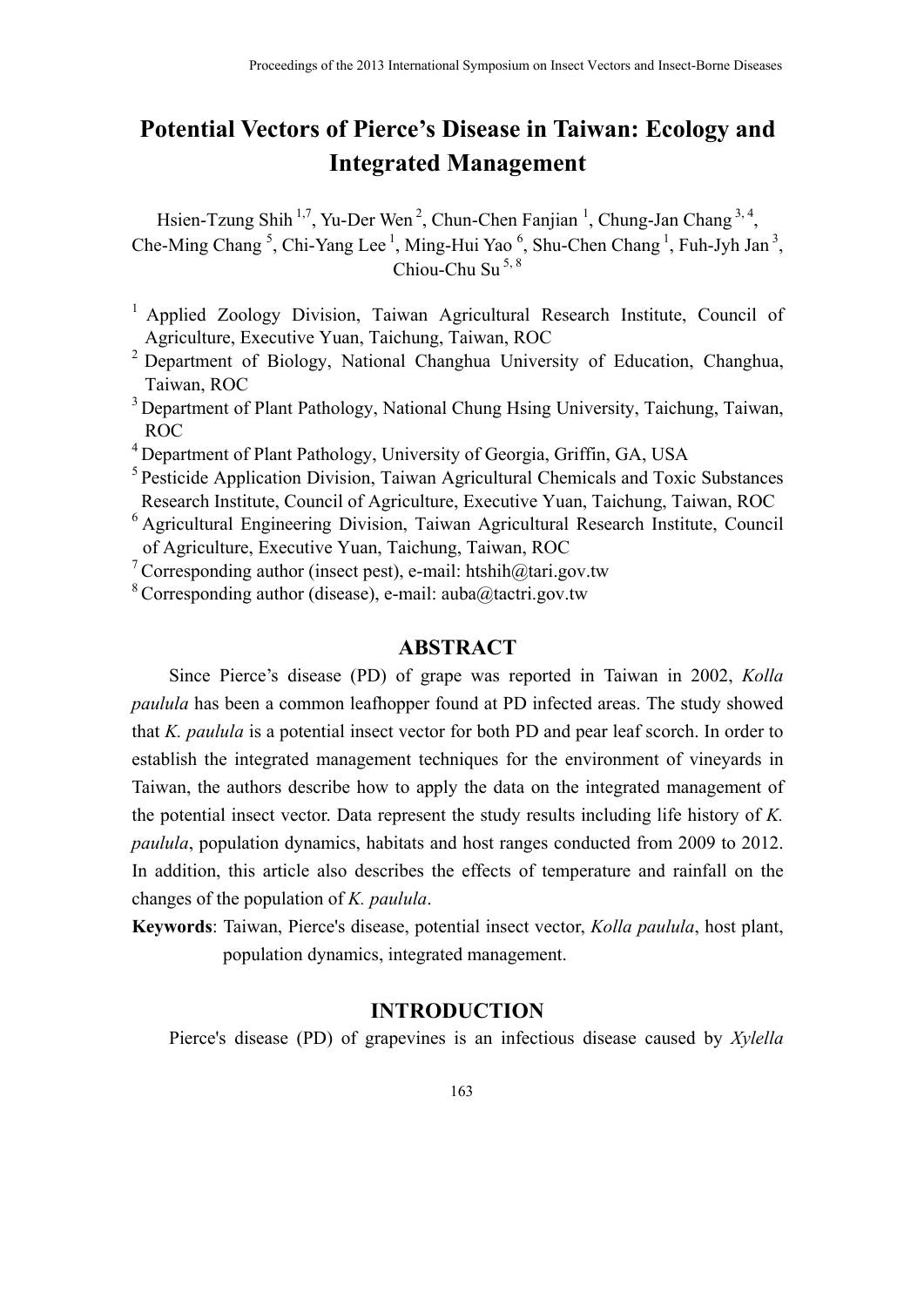*fastidiosa*, a xylem-limited bacterium. PD was found in all commercial grape cultivars, and has been an important limiting factor for the wine industry. PD is one of the typical insect-borne diseases. So far, it is known that crops including grapes, pears, almonds, peach, citrus, coffee, alfalfa and many others are infected with various *X. fastidiosa* species or subspecies. In addition to crops, more than 150 plant species are also infected  $^{(6, 7, 8, 9, 13)}$ . PD was first discovered in California in 1892<sup>(15)</sup>. After that, PD was mainly reported from the American continent, such as U.S., Costa Rica, Mexico and Peru  $(8, 9, 15)$ .

Since 1998, PD has been found in other areas such as  $Kosovo^{(2)}$ , China  $^{(4, 5)}$  and Taiwan (22). In 2002, suspected PD-like symptoms were reported at Nantou County in Taiwan. In 2013, the PD-like disorder was confirmed as the PD caused by *X. fastidiosa*. However, between 2002 and 2013, 12023 infected grapevines at Miaoli County, Taichung County and Nantou County were eradicated  $(21, 22)$ . The vineyards with infected grapevines are located in the hilly land (*e.g.*, Tunghsiao Township in Miaoli County, Houli District and Waipu District at Taichung City), or near the ravines or rivers (*e.g.*, Cholan Township in Miaoli County, Hsinshe District and Tungshih District in Taichung City, and Tsaotun and Chushan areas in Nantou County). These vineyards are surrounded by shrubs or weeds. Some of the plant species are the host plants for *X. fastidiosa* or its potential vector- *Kolla paulula* (Walker, 1858)<sup>(19, 20, 21)</sup>. On the contrary, no PD was yet to be found in the vineyards at Changhua County. One possible reason was because these vineyards at Changhua County are relatively large, and the lands are generally flat. Moreover, the high level of underground water underneath the vineyards could damage grapevines after a long period of time. So the grapevines have to be replaced approximately every 7 years. The replacement could be the reason why PD-infected grapevines are not found in these vineyards  $(21)$ .

Grapevines in Taiwan are considered as high valued fruit trees. The average fruit price per kilogram is only lower than loquat, lychee, persimmon and Irwin mango. According to the AG Statistics Yearbook 2010, Agriculture and Food Agency, COA, Executive Yuan, Taiwan (http://agrstat.coa.gov.tw/sdweb/public/book/Book.aspx), the grape total harvest area was 3,054 hectares, and the output value of grapes was \$ 6 billion 730 million New Taiwan dollars. The main production regions for vineyards are located at Changhua County (1330 ha), Taichung (679 ha), Nantou County (518 ha) and Miaoli County (503 ha). The amounts of grapes produced in these four areas accounted for 99.54% of total production in Taiwan. The data shown above indicates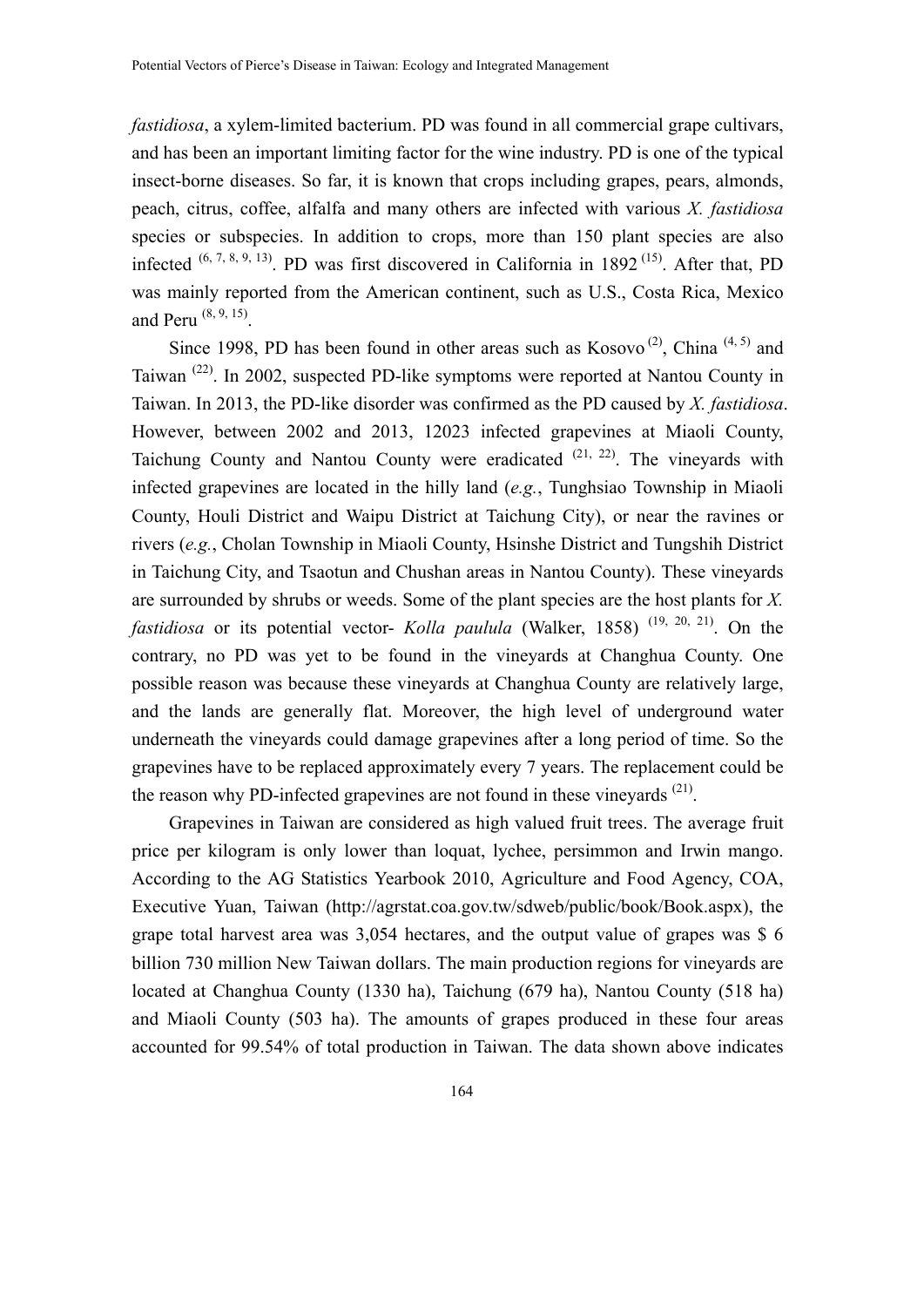that the grapevines in Miaoli County, Taichung City and Nantou County are highly susceptible to PD infection. These vineyards produce 55.66% of total production. Therefore, if the integrated management of PD and insect vectors are not effectively established in these high-risk areas, PD would become a threat to other vineyards in Taiwan.

It has been understood that only phytophagous hemipteran insects are the potential vectors for the transmission of prokaryotic plant pathogens. Among these insects, the potential vectors capable of transmitting xylem-limited bacteria, *e.g., X. fastidiosa*, only belong to the Aphrophoridae, Clastopteridae, Machaerotidae, and Cicadellinae (Hemiptera: Cicadomorpha)<sup> $(1, 3, 9, 12, 14, 16, 17)$ </sup>. These vectors are known as xylem feeders or xylem-feeding insects  $(12)$ . Su *et al.*  $(21)$  reported that among the xylem feeders, *Kolla paulula* is a dominate species found in the PD infection areas. Moreover, the DNA fragment of *X. fastidiosa* was detected in the *K. paulula* individuals, suggesting that *K. paulula* is a candidate vector for transmitting PD in Taiwan.

Currently, there are no chemicals for practical treatment of PD. Prevention of PD would focus on vector control, eradication of infected plants and alternative host plants of PD, breeding disease resistant vines, and cultivation of healthy seedlings. For vector control, the insecticides are used for emergency prevention or rapid suppression of population density of insect vectors. Other methods such as biological control, cultural control and physical control are also used to further reduce the density of vector insects. The goal of vector control is to effectively reduce the speed of the spread of PD. In fact, the development of integrated management for insect-borne diseases would consider the relationships between the pathogens, insect vectors, host plants and environmental factors. Multiple approaches should be used to prevent these insect-borne diseases and hence to reduce economic damages. The data in this context includes field surveys, research and a report regarding the promotion of practical prevention and treatment of insect vectors. The potential vectors of PD in Taiwan are briefly introduced. The ecology of the potential vectors such as host range, feeding habits, population dynamics and fly capacity, as well as the relationship between the potential vectors and environmental factors are included. This report could be used for the development of the integrated management strategy for prevention of the vectors transmitting PD in Taiwan.

### **Potential vectors of PD in Taiwan**

During the fruit seasons, both summer and winter, between 2002-2012, the two corresponding authors preformed surveys of potential vectors using sweeping net,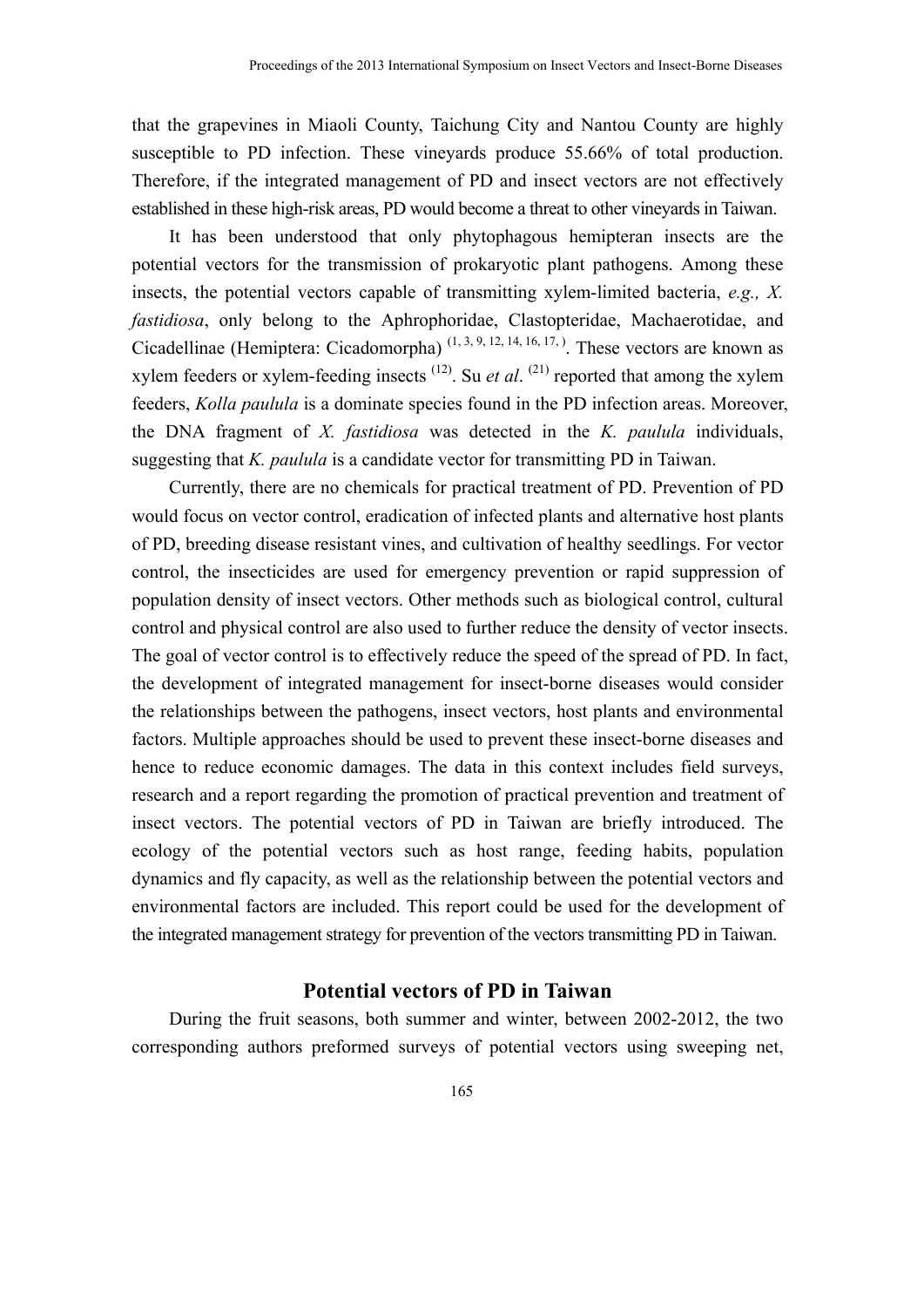yellow sticky paper, and D-vac at PD infected areas, including Cholan Township and Tunghsiao Township in Miaoli County, Tungshih District, Houli District, Waipu District and Hsinshe District in Taichung City, and Tsaotun and Chushan areas in Nantou County. A total of 4 froghopper and 32 leafhopper species were captured <sup>(18, 21)</sup>. Among these insects, 6 cicadelline leafhoppers, 3 aphrophorid insects and 1 cercopid insect were identified as xylem feeders (potential vectors), including *Cicadella viridis* (Linnaeus, 1758), *Cofana spectra* (Distant, 1908), *Kolla paulula* (Walker, 1858), *Bothrogonia ferruginea* (Fabricius, 1787), *Anatkina horishana* (Matsunura, 1912), *Poophilus costalis* (Walker, 1851), *Clovia puncta* (Walker, 1851), *Ariptyelus auropilosus* (Matsumura, 1907) (21), *Eoscarta zonalis* (Matsumura, 1907) and *Xyphon*  sp. Among these xylem feeders, the DNA fragments of *X. fastidiosa* were detected in *K. paulula* (21, 22), *B. ferruginea* (21), *A. horishana* (21) and *P. costalis* (21). These four insects are the candidate vectors for transmitting PD in Taiwan. Moreover, *K. paulula* is a common insect inhabiting in weeds or shrubs outside the vineyards in Taiwan (19).

In order to understand whether foreign xylem feeders had been introduced to Taiwan, since 2002, the two corresponding authors not only surveyed insect vectors in fields every year, but also checked insect specimens perpetually persevered at several agencies and schools (such as the Taiwan Agricultural Research Institute, Insect and Mite Collection, Wufeng, Taichung, Taiwan (TARI); Taiwan Forestry Research Institute, Insect Collection, Taipei, Taiwan (TFRI); National Museum of Natural Science, Taichung, Taiwan (NMNS); National Taiwan University, Department of Entomology, Taipei, Taiwan (NTU); National Chung-Hsing University, Insect Collection, Department of Entomology, Taichung, Taiwan (NCHU)). The results showed that five confirmed vectors of Pierce's disease in United States of America *i.e.*, *Homalodisca vitripennis* (Germar) (GWSS), *Graphocephala atropunctata* (Signoret), *Draeculacephala minerva* (Ball), *Xyphon fulgida* (Nottingham) and *Philaenus spumarius* (Linnaeus), were not found in Taiwan<sup>(21)</sup>.

# **The ecology and habitats of leafhoppers at PD-infected areas- using** *Kolla paulula* **as an example**

Excluding leafhoppers belonging to *Mileewa*, there are 18 cicadelline leafhoppers and sharpshooter leafhoppers)  $(10, 23, 24)$ . Seven of them are commonly found in field, including *Anatkina horishana* (Matsunura, 1912), *Cicadella viridis* (Linnaeus, 1758), *Cofana spectra* (Distant, 1908), *Kolla atramentaria* (Motschulsky, 1859), *Kolla*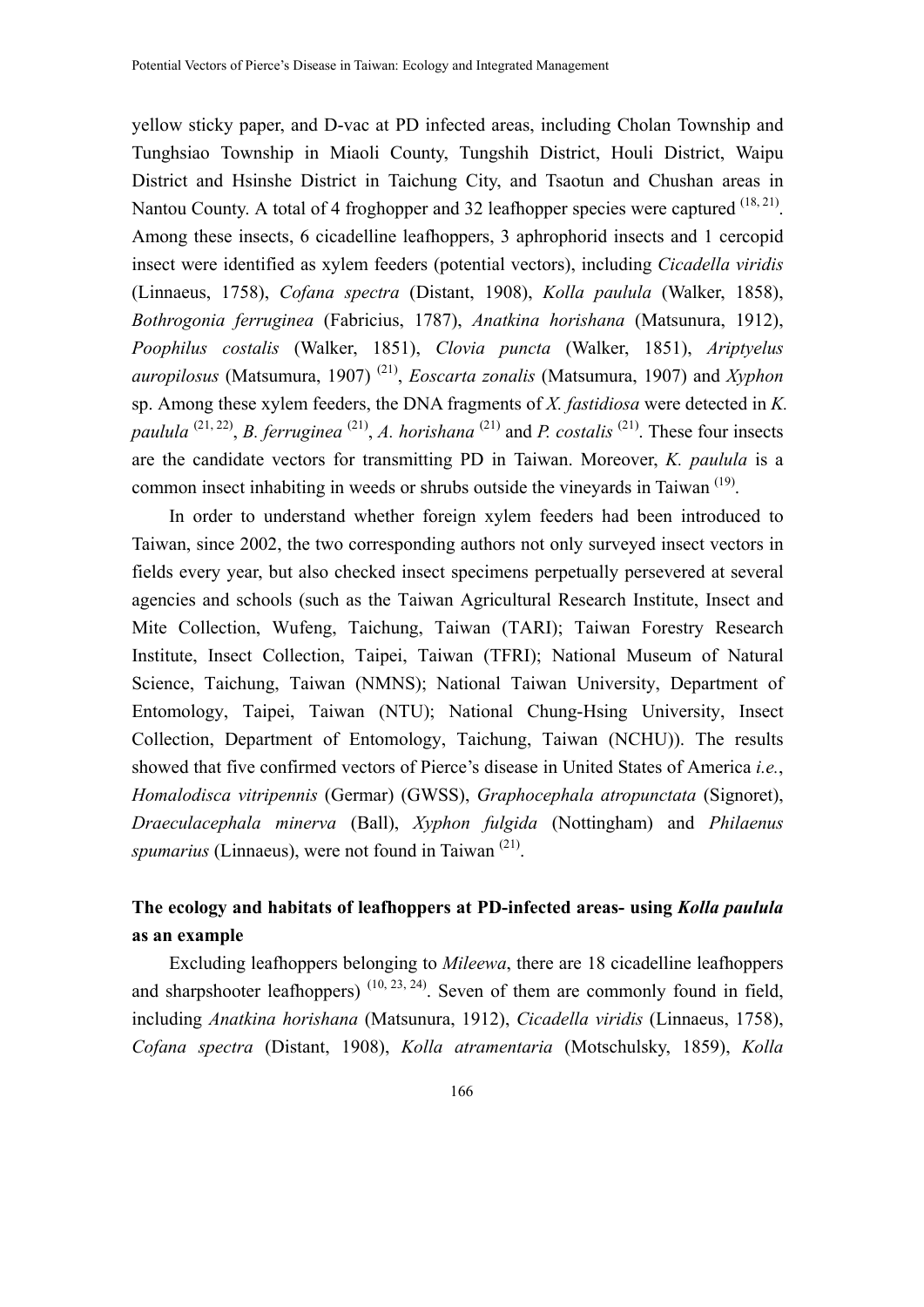*insignis* (Distant, 1908), *Kolla paulula* (Walker, 1858), and *Bothrogonia ferruginea*  (Fabricius, 1787). In addition to *Kolla atramentaria* (Motschulsky, 1859) and *Kolla insignis* (Distant, 1908), the other 5 species can be found in vineyards located at mountainsides.

In this study, *K. paulula* was used as a model insect to investigate the relationship between the ecology of potential insect vectors (xylem feeders) and their inhabitations at the PD-infected areas in Taiwan. Since 2009, four vineyards with different environments were chosen as studying sites. The first vineyard locates at Bai-mao-tai area of Hsinshe District in Taichung City. This vineyard was also assigned as a long-term studying site for the integrated management of potential insect vectors. The second vineyard was at Tsaotun area in Nantou County. No insect vectors control has been performed at this vineyard. The other two vineyards were at Houli District in Taichung City and Chushan area in Nantou County, respectively. The grapevines at these two vineyards were eradicated due to PD infestation in 2008. But the weeds outside the vineyards are still growing without any treatments. Therefore, the areas outside these two vineyards were chosen for monitoring the occurrences of potential insect vectors. In this study, yellow sticky papers were used for monitoring the species and occurrences of potential insect vectors year round. The survey and data collection was performed every two weeks. The data shown below are our recent studies on *K. paulula* and the research results of PD from foreign countries. Scholars who participate in the international symposium would discuss how to promote PD researches in Taiwan based on this information, as well as through the international cooperation in the future.

# **The geographic distribution and habitat of** *Kolla paulula* **in Taiwan**

*Kolla paulula* distributes in Palearctic region and Oriental region, including the Indian subcontinent, Indochina, China, Taiwan, Malaya Peninsula and Indonesia (10). Shih *et al.* (19) indicated that *K. paulula* is a common xylem-feeder founded in the medium and low altitude areas in Taiwan. To understand the changes in the geographical distribution of *K. paulula* in Taiwan, since 2002, the first author not only performed field surveys, but also examined about 1,500 specimens of *K. paulula* (both dried and alcohol soaked specimens) stored at the TARI, NMNS, and NTU. The results indicated that most specimens of *K. paulula* were recorded at altitude of 500-1,300 meters mountainous area before 1990. However, in between 1990 and 2012, surveyed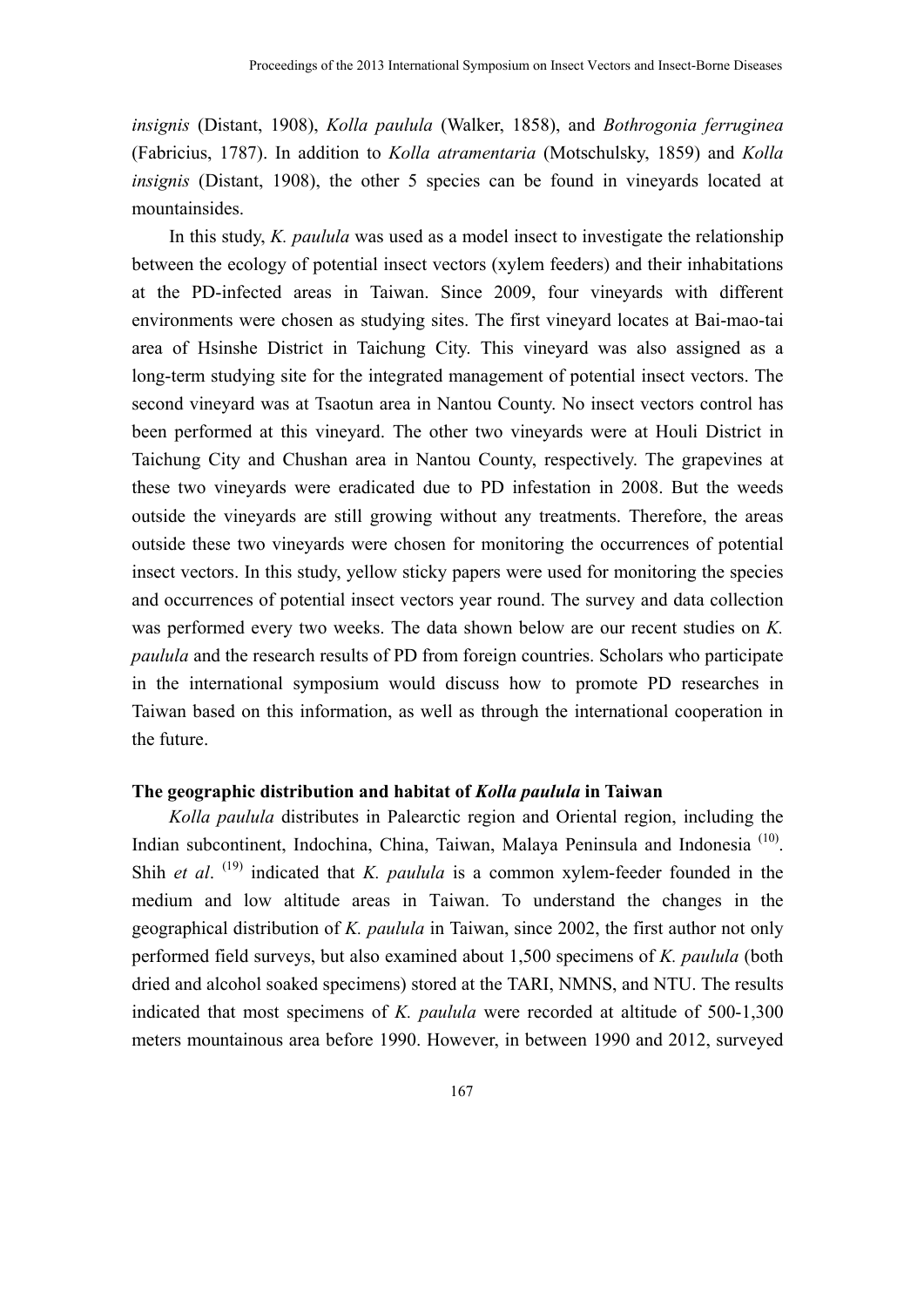records have included those collected from ground level to 800 meters mountains. In the meantime, two of *K. paulula*'s favorable host plants, mile-a-minute, *Mikania micrantha* Kunth, and spanish needles, *Bidens pilosa* L. var. *radiata* Sch. Bip, have been widely distributed in plains and in low to medium altitude mountains. These results suggest that *K. paulula* might follow their host plants to move down from the mountains. In addition, during the process of checking the specimens, the first author also found various marking and colors on the head, pronotum, and scutellum of *K. paulula* individuals captured from the same or different areas. The result of indoor subculture showed that leafhoppers feed on the same host plants also developed the same variance. Whether these phenotypes occurred resulted from chromosomal mutations warrants further study.

The results of field survey and collection conducted between 2002 and 2012 showed a few *K. paulula* individuals inhabiting inside the dense woods area. The characters of the habitat could be summarized as (1) before the sun rises and after 5 to 6:00 pm, *K. paulula* inhabits on wood and weeds at the edge areas of the orchards, and feeds on those host plants nearby and (2) most of the habitats are in cool and dry areas.

#### **Identified host plants of** *Kolla paulula*

The tests of host plants of *K. paulula* were performed according to the definitions made by Oman<sup>(11)</sup>: "Host plants" refers to that adults and nymphs can finish their life cycles on this plant; otherwise, "Food plant" refers to the adults or nymphs only feed on the plant. Based on this definition, the plants identified as the host plants of *K. paulula* mainly belong to the families of Compositae (*e*.*g*., *Mikania micrantha* Kunth, *Bidens pilosa* L. var. *radiata* Sch. Bip., and *Ageratum houstonianum* Mill.), Commelinaceae (*e*.*g*., *Commelina diffusa* Burm f.) (19), Moraceae, and Convolvulaceae (Shih, unpublished data).

# **The possible factors affecting the population dynamics of** *Kolla paulula* **throughout the year**

In the period from 2009 to 2012, four PD-infected vineyards were selected as the studying sites, including Bai-mao-tai 60 (Bai-mao-tai, Hsinshe District, Taichung City), Houli-80 (Houli District, Taichung City), Pinglin-117 (Tsaotun, Nantou County), and Chushan-66 (Chushan, Nantou County). Monitoring of the population dynamics of *K. paulula* and other xylem feeders at the studying sites was performed using yellow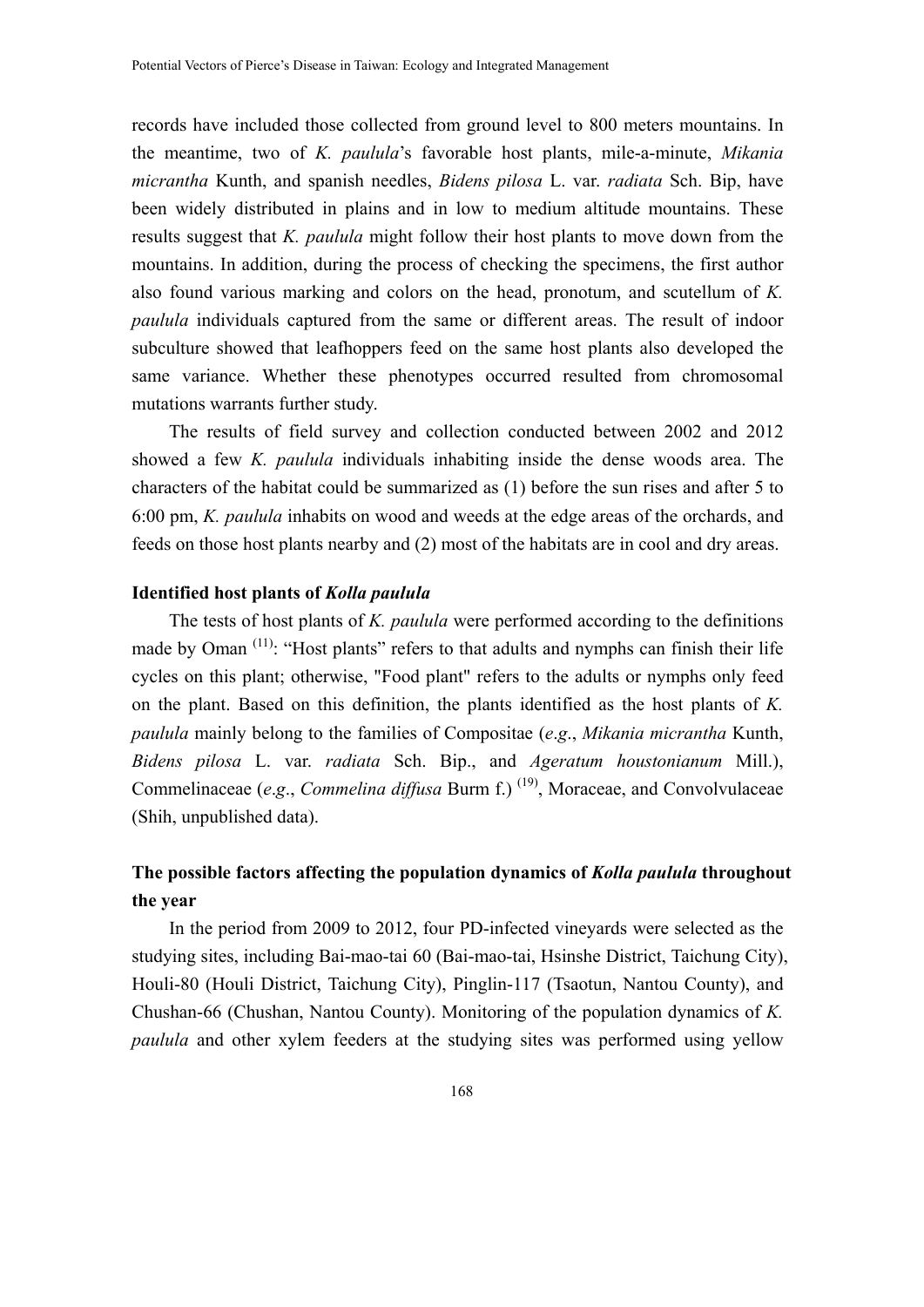sticky papers throughout the year. The survey was conducted every two weeks. The results of four-year-survey demonstrated that the population of *K. paulula* was affected by several environmental factors, such as abundance of weed, temperature, rainfall and geographic location.

# **Integrated management of potential insect vectors of PD-using Bai-mao-tai 60 studying site (Hsinshe District, Taichung City) as an example**

The Bai-mao-tai area (Hsinshe District, Taichung City) is located in the hillside tableland near Ta-Chia River. The altitude of Bai-mao-tai area is about 600 to 700 meters. Large temperature difference between day and night is recorded at Hsinshe District in Taichung City. It is an important area where high-quality grapes (Kyoho grapes, *Vitis vinifera* L. X *Vitis labruscana* B.) are produced. Annual production was unable to meet the domestic demand. Export markets include Japan, Singapore and Hong Kong. From 2002 to 2010, 368 grapevines (5 to 15 years old) at more than 20 vineyards at Bai-mao-tai area were infected with PD, then be eradicated  $(21)$ , resulting in huge economic losses. The vineyards at Bai-mao-tai area are located on sloping valleys covered with weeds and shrubs. Most of these plants are *K. paulula*'s host plants (such as *Mikania micrantha* Kunth, *Bidens pilosa* L. var. *radiata* Sch. Bip., and *Commelina diffusa* Burm f.). The environment and species of potential vectors are different from those identified in the United States. Therefore, it is necessary to establish the integrated management of potential insect vectors in Taiwan for reducing farmers' economic losses.

To do so, from 2009-2012, one of the infected vineyards, Bai-mao-tai 60, at Bai-mao-tai area was selected by Shih and Su to be a long-term studying site for investigation of the population density and the integrated prevention of *K. paulula* adults. In addition, the first author cultured *K. paulula* in a laboratory condition to establish the timing of chemical control of *K. paulula*. The results showed that the mean generation time (from eggs to adults) of *K. paulula* was about 62-94 days. The mean generation time in autumn and winter (October to February the following year) was 1.2 to 1.5 times longer than that in summer.

Preliminary results described below are based on the results of the integrated insect vector control at Bai-mao-tai 60 from 2009 to 2010 as well as the modified control strategies from 2011 to 2012.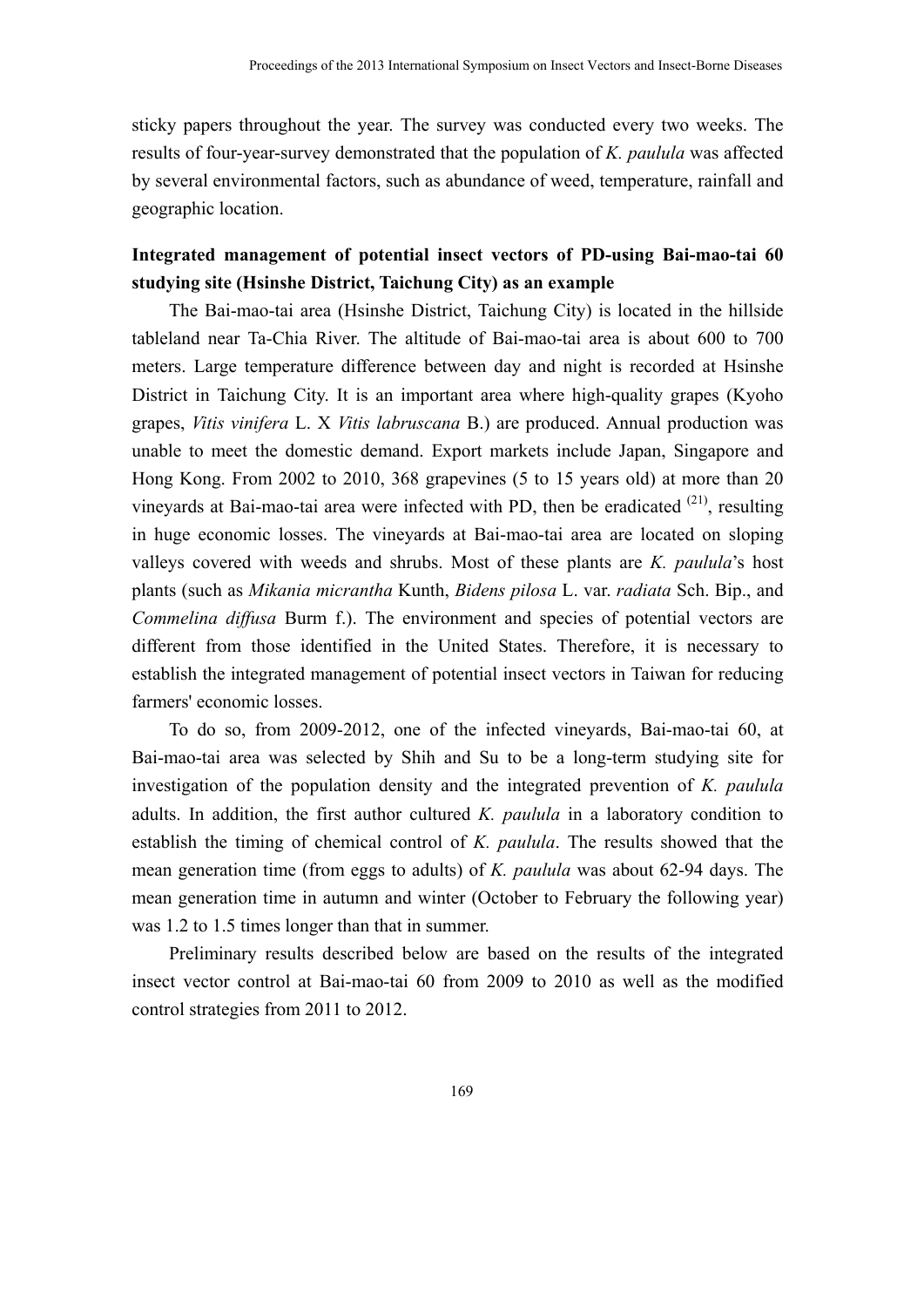#### **1. Chemical control**

*Kolla paulula* is one of the potential insect vectors of PD in Taiwan<sup>(22)</sup>. The tests showed that in a laboratory condition, grapevines are only the food plants of *K. paulula*. Moreover, the life cycle of *K. paulula* is about 2 to 3 months. In order to reduce the population of *K. paulula*, the chemical control was tested in this study. Chemicals such as Imidacloprid (6,000 time dilutions of the 28.8% stock solution), Carbosulfan (2,500 time dilutions of the 48.34% stock solution), lambda-Cyhalothrin (1,000 time dilutions of the 2.8% stock solution) were applied at weeds outside the vineyard once every two weeks. Each chemical was administered three consecutive times. This study was conducted between March and August, two months before and after a period of germination to bursting of summer fruit and winter fruit from 2009 to 2010.

The results showed that from 2009 to 2011, the ratios of the populations of the first peak of *K. paulula* in each year were 1.7: 1: 1.5. It suggests that chemical control could not significantly reduce the population of *K. paulula*. Even though, before the confirmation of habitats and primary host plants of potential insect vectors, chemical control is still the best practical method to suppress the population density.

#### **2. Weed control- prevention of the** *K. paulula's* **host plants**

Due to ineffective results of chemical control preformed at Bai-mao-tai 60 studying site, since March, 2011, Shih and Su changed the strategy and focused on weed control, especially against spanish needles, within and outside the vineyard. Prevention was conducted by the farmers. The spanish needles on roadsides and within the vineyard were removed by mower once every 1.5 months. The results showed that in 2011, the maximum population of *K. paulula* was only 6. In 2012, Three peaks of population of *K. paulula* were 7 (in mid-March), 6 (in mid-July) and 3 (late December). There is a correlation between the trends of disease and presence of large amount of *K. paulula* and its host plants (such as *Bidens pilosa* L. var. *radiata* Sch. Bip., *Ageratum houstonianum* Mill., and *Commelina diffusa* Burm f.) in other PD infected vineyards in Taiwan (such as Cholan Township and Tunghsiao Township in Miaoli County, Tungshih District, Houli District, Waipu District and Hsinshe District in Taichung City, and Tsaotun and Chushan areas in Nantou County). Therefore, the key to potential insect vector control at PD high risk areas is the eradication of *K. paulula*'s host plants.

In Taiwan, grapevines have high economic value. Although, using mower to remove weeds requires manpower and high costs, it can significantly reduce the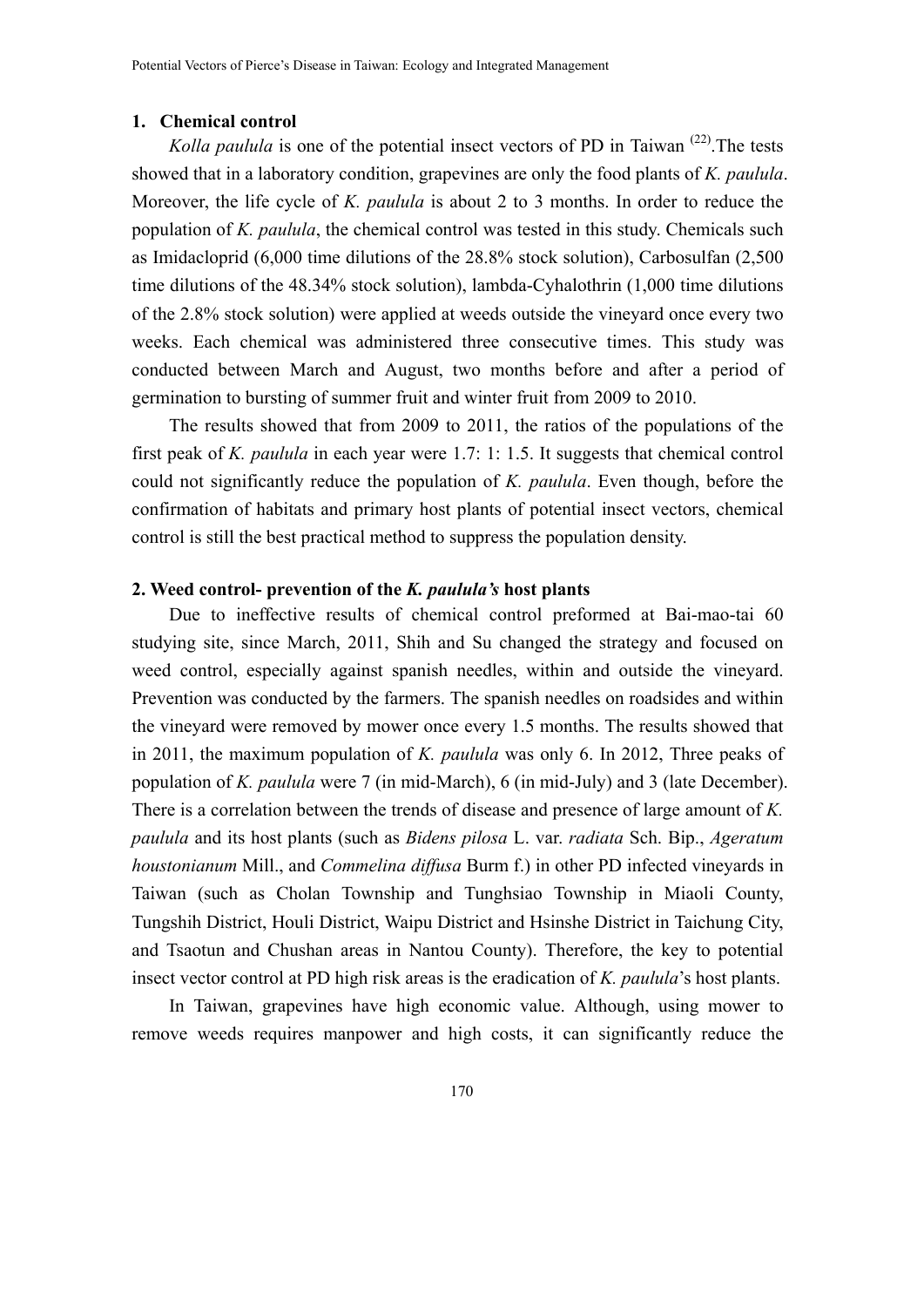number of potential insect vectors. And it is also very safe for agricultural environments. Therefore, it is necessary to use mower to remove weeds for weed control.

#### **3. Educational promotion**

In order to increase farmers' awareness of the knowledge regarding PD symptoms and the favorable environment for potential insect vectors, Bureau of Animal and Plant Health Inspection and Quarantine (BAPHIQ) invites Su and Shih to hold informational meetings about the integrated management of PD and potential insect vector every year. So farmers can observe and cut down their infected grapevines, as well as prevent the host plants of potential insect vectors. At Bai-mao-tai 60 studying site, for example, after weed control by the farmers, the population of potential insect vectors was significantly reduced, and the numbers of PD-infected grapevines also continued to decline each year.

### **Future Prospects**

PD was first reported in Taiwan in 2002. Since then, the researchers under the suggestion and support of the government performed immediate eradication of infected grapevines. Later, a cooperation between Taiwan Agricultural Chemicals and Toxic Substance Research Institute and Taiwan Agricultural Research Institute was established to study PD and the ecology of the leafhopper vectors, set up the management of potential insect vectors at different agriculture environments, investigate the hosts of pathogens and potential insect vectors, and reduce the population densities of pathogens and potential insect vectors in fields, thereby reducing economic losses.

Unfortunately, over the past decade, the researches on insect-mediated diseases and insect vectors received limited governmental funding. The studies of the potential insect vectors of PD in Taiwan, for example, require research works on technologies about monitoring migration of insect vectors and their feeding behavior, test of disease transmission, statistical population ecology, biological control, microbial control and new non-chemical materials. Therefore, it is urgent to incorporate domestic or international interdisciplinary collaborative researches, and to train research teams in this area which is one of the main purposes of this international symposium. With the publication of the papers presented at this symposium and the records of group discussions, it is expected to highlight the main scheme and bottlenecks of researches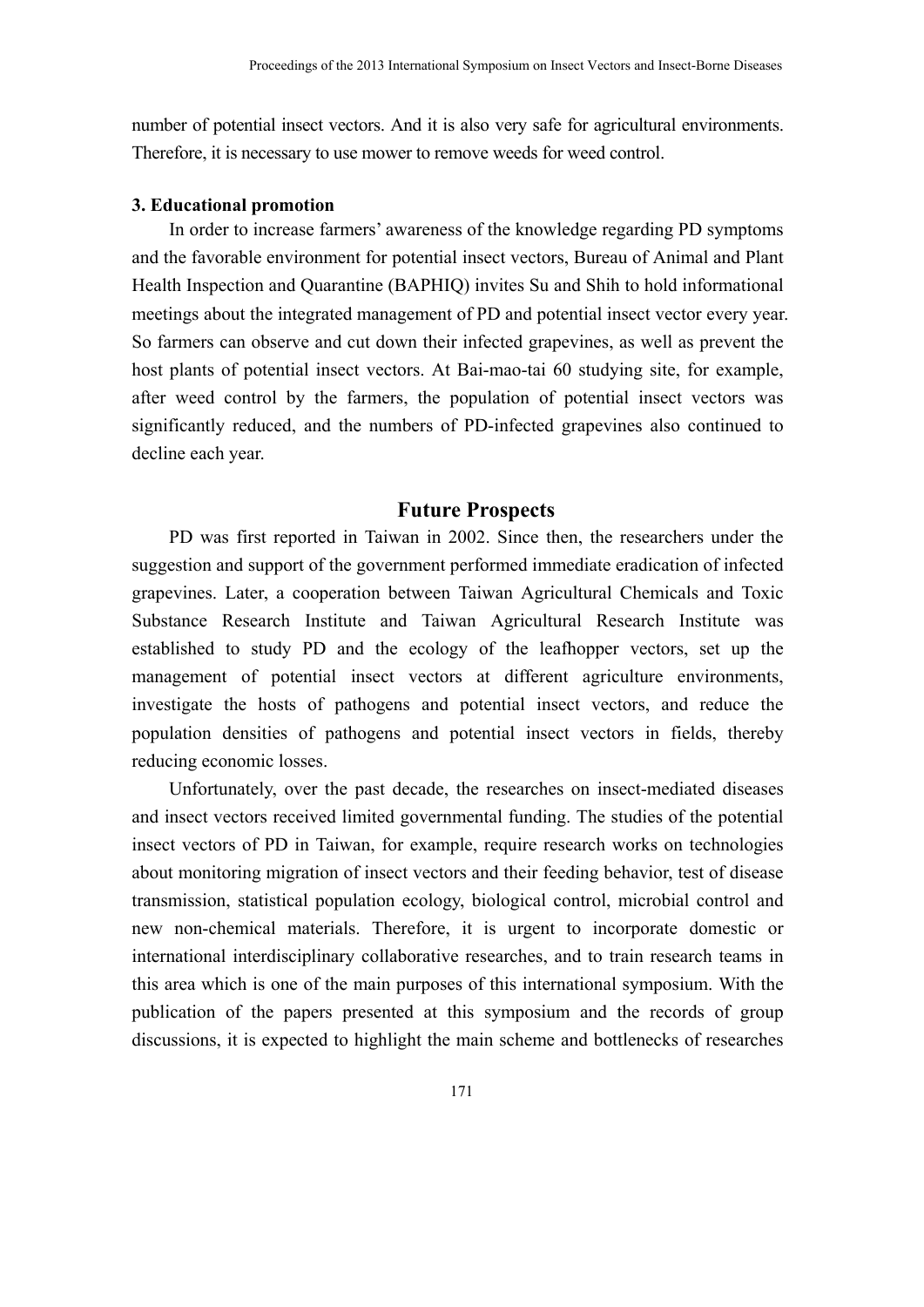on insect-mediated pathogens and insect vectors which can be a vital reference for the authorities in agriculture sector and researchers to develop related research plans. The scholars who participate in this international academic symposium are welcome to maintain cooperation with researchers in Taiwan. Together, the fundamental knowledge of insect-mediated pathogens and insect vectors would be built, and the technology that can fulfill the needs of the industry will be created in the future.

# **ACKNOWLEDGMENTS**

This seminar was supported by the grants (102AS-4.1.1-CI-C1 and 102AS-4.1.1-ST-a3). As the project director, the first author is grateful to the agencies for the financial supports.

### **LITERATURE CITED**

- 1. Almeida, R. P. P., Blua, M. J., Lopes, J. R. S., and Purcell, A. H.. 2005. Vector transmission of *Xylella fastidiosa*: Applying fundamental knowledge to generate disease management strategies. Ann. Entomol. Soc. Am. 98:775-786.
- 2. Berisha, B., Chen, Y. D., Zhang, G. Y., Xu, B. Y., and Chen, T. A. 1998. Isolation of Pierce's disease bacteria from grapevines in Europe. Eur. J. Plant Pathol. 104:427-433.
- 3. Chang, C. J., Shih, H. T., Su, C. C., and Jan, F. J. 2012. Diseases of important crops, a review of the causal fastidious prokaryotes and their insect vectors. Plant Pathol. Bull.  $21:1-10.$
- 4. Chu, Y. J. 2001. Pierce's disease and control techniques. Yantai Fruits 2001  $(4):11-12.$
- 5. Chu, Y. J. 2002. Pierce's disease and control techniques. Hebei Fruits 2002  $(1):44-45.$
- 6. Freitag, J. H. 1951. Host range of Pierce's disease virus of grapes as determined by insect transmission. Phytopathology 41:920-934.
- 7. Hopkins, D. L., and Adlerz, W. C. 1988. Natural hosts of *Xylella fastidiosa* in Florida. Plant Dis. 72:429-31.
- 8. Hopkins, D. L. 1989. *Xylella fastidiosa*: xylem-limited bacterial pathogen of plants. Ann. Rev. Phytopathol. 27:271-290.
- 9. Janse, J. D., and Obradovic, A. 2010. *Xylella fastidiosa*: its biology, diagnosis, control and risks. J. Plant Pathol. 92 (Supplement 1):S1. 35-48.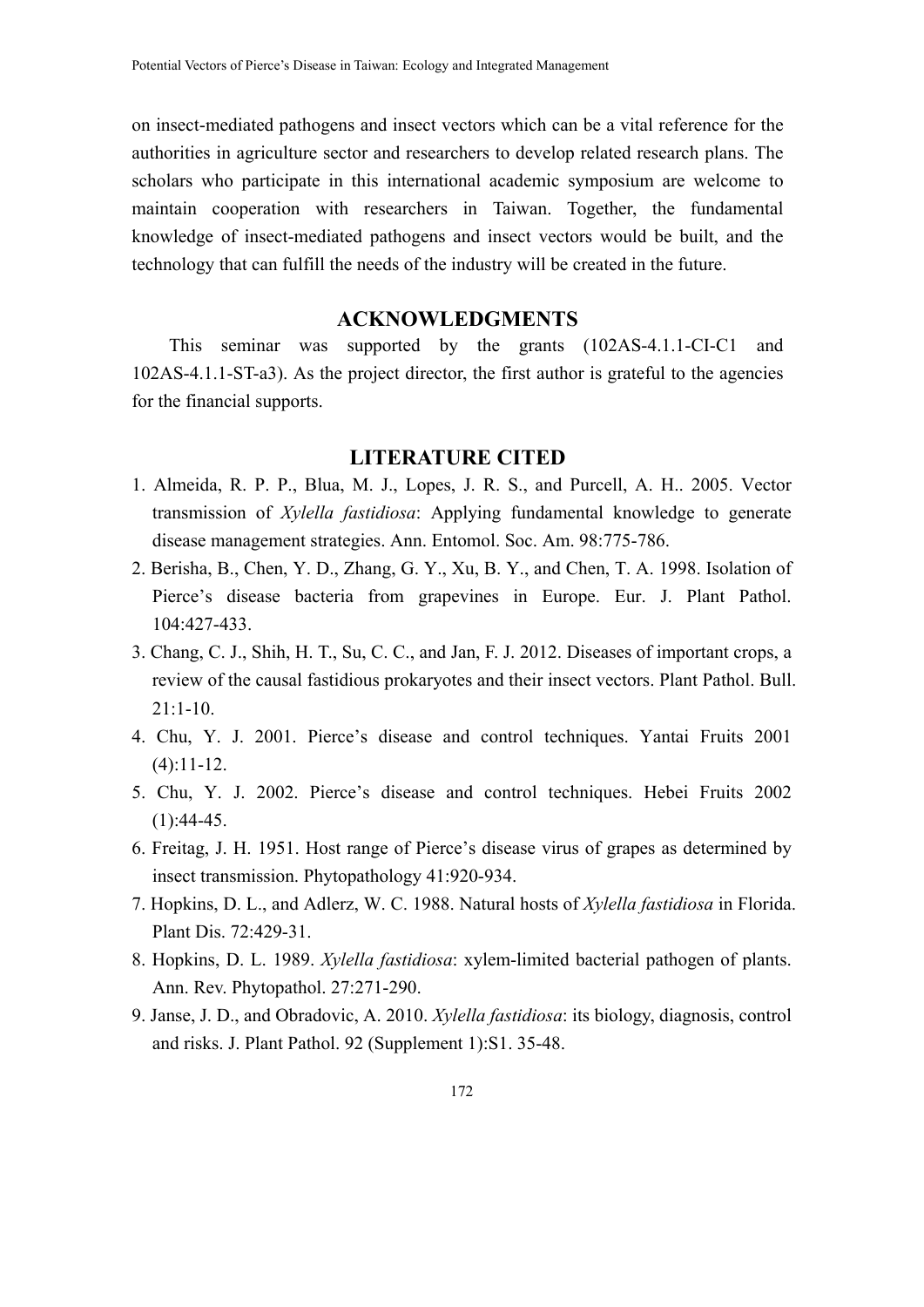- 10. Metcalf, Z. P. 1965. General catalogue of the Homoptera. Fasc. VI. Cicadelloidea. Part 1. Tettigellidae. USDA-ARS, Washington. 730 pp.
- 11. Oman PW. 1949. The Nearctic leafhoppers (Homoptera: Cicadellidae). a generic classification and check list. Wash. Ent. Soc. Mem. 3:1-253.
- 12. Purcell, A. H. 1982. Insect vectors relationships with prokaryotic plant pathogens. Annu. Rev. Phytopathol. 20:397-417.
- 13. Purcell, A. H. 1997. *Xylella fastidiosa,* a regional problem or global threat? J. Plant Pathol. 79:99-105.
- 14. Purcell, A. H., and Hopkins, D. L. 1996. Fastidious xylem-limited bacterial plant pathogens. Annu. Rev. Phytopathol. 34:131-151.
- 15. Raju, B. C., Goheen, A. C., Teliz, D., and Nyland, G. 1980. Pierce's disease of grapevines in Mexico. Plant Dis. 64:280-282.
- 16. Redak, R. A., Purcell, A. H., Lopes, J. R. S., Blua, M. J., Mizell III, R. F., and Andersen, P. C. 2004. The biology of xylem fluid-feeding insect vectors of *Xylella fastidiosa* and their relation to disease epidemiology. Annu. Rev. Entomol. 49:243-270.
- 17. Severin, H. H. P. 1950. Spittle-insect vectors of Pierce's disease virus. II. Life history and virus transmission. Hilgardia 19:357-382.
- 18. Shih, H. T., Dietrich, C. H., and Yang, J. T.. 2004. Use of vineyards as habitats by leafhoppers (Insecta: Hemiptera: Cicadelloidea) in central Taiwan. Plant Prot. Bull. 45:405- 406.
- 19. Shih, H. T., Su, C. C., Feng, C. Y., Fanjiang, C. C., Hung, W. F., and Hung, L. Y. 2009. Studies on the morphology, ecology, and host range for *Kolla paulula* (Walker, 1858) (Hemiptera: Membracoidea: Cicadellidae: Cicadellinae). Formosan Entomol. 29(4):353 (in Chinese).
- 20. Shih, H. T., Lee, C. Y., Wen, Y. D., Su, C. C., Chang, S. C., Chang, C. J., Tuan, S. J., and Feng, C. Y. 2011. Advance and application prospect in an integrated management of the vectors of plant pathogenic prokaryotes. p. 107-122. In: Shih and Chang [eds.], Proceedings of the symposium on integrated management technology of insect vectors and insect-borne diseases. Special Publication of TARI No. 152. Taiwan Agricultural Research Institute, Bureau of Animal and Plant Health Inspection and Quarantine. 222 pp. (in Chinese with English abstract)
- 21. Su, C. C., Shih, H. T., Lin, Y. S., Su, W. Y., and Kao, C. W. 2011. Current status of Pierce's disease of grape and its vector in Taiwan. p. 25-50. In: Shih and Chang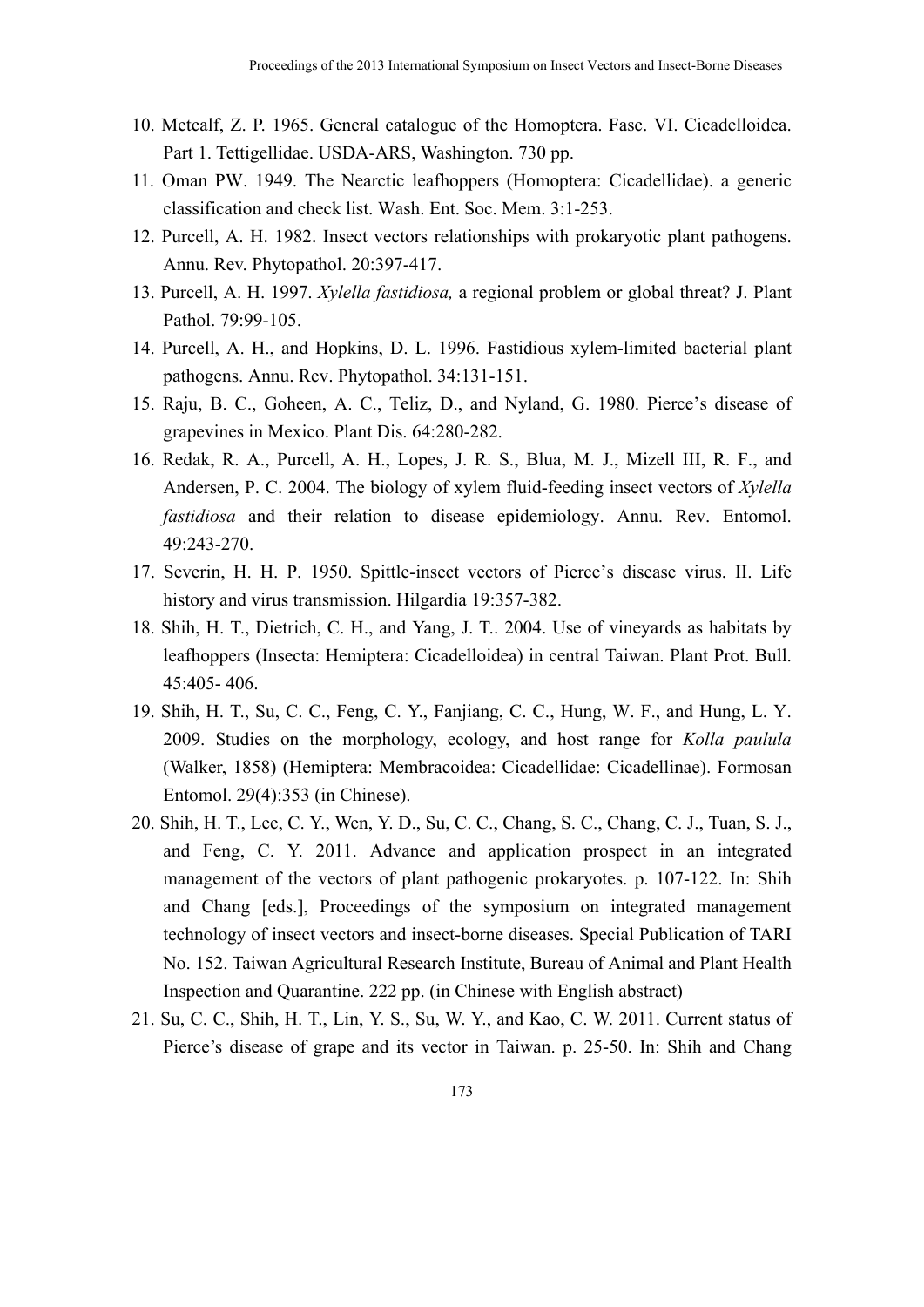[eds.], Proceedings of the symposium on integrated management technology of insect vectors and insect-borne diseases. Special Publication of TARI No. 152. Taiwan Agricultural Research Institute, Bureau of Animal and Plant Health Inspection and Quarantine. 222 pp. (in Chinese with English abstract)

- 22. Su, C. C., Chang, C. J., Chang, C. M., Shih, H. T., Tzeng, K. C., Jan, F. J., Kao, C. W<sub>r</sub> and Deng, W. L. 2013. Pierce's disease of grapes in Taiwan: Isolation, cultivation, and pathogenicity of *Xylella fastidiosa*. J. Phytopathol. 161:389-396.
- 23. Yang, M. F., Deitz, L. L., and Li, Z. Z. 2005. A new genus and two new species of Cicadellinae from China (Hemiptera: Cicadellidae), with a key to the Chinese genera of Cicadellinae. J. New York Entomol. Soc. 113:77-83.
- 24. Young, D. A. 1986. Taxonomic Study of the Cicadellinae (Homoptera: Cicadellidae) Part 3. Old World Cicadellini. North Carolina Agric. Res. Ser. Tech. Bull. 281:1-639.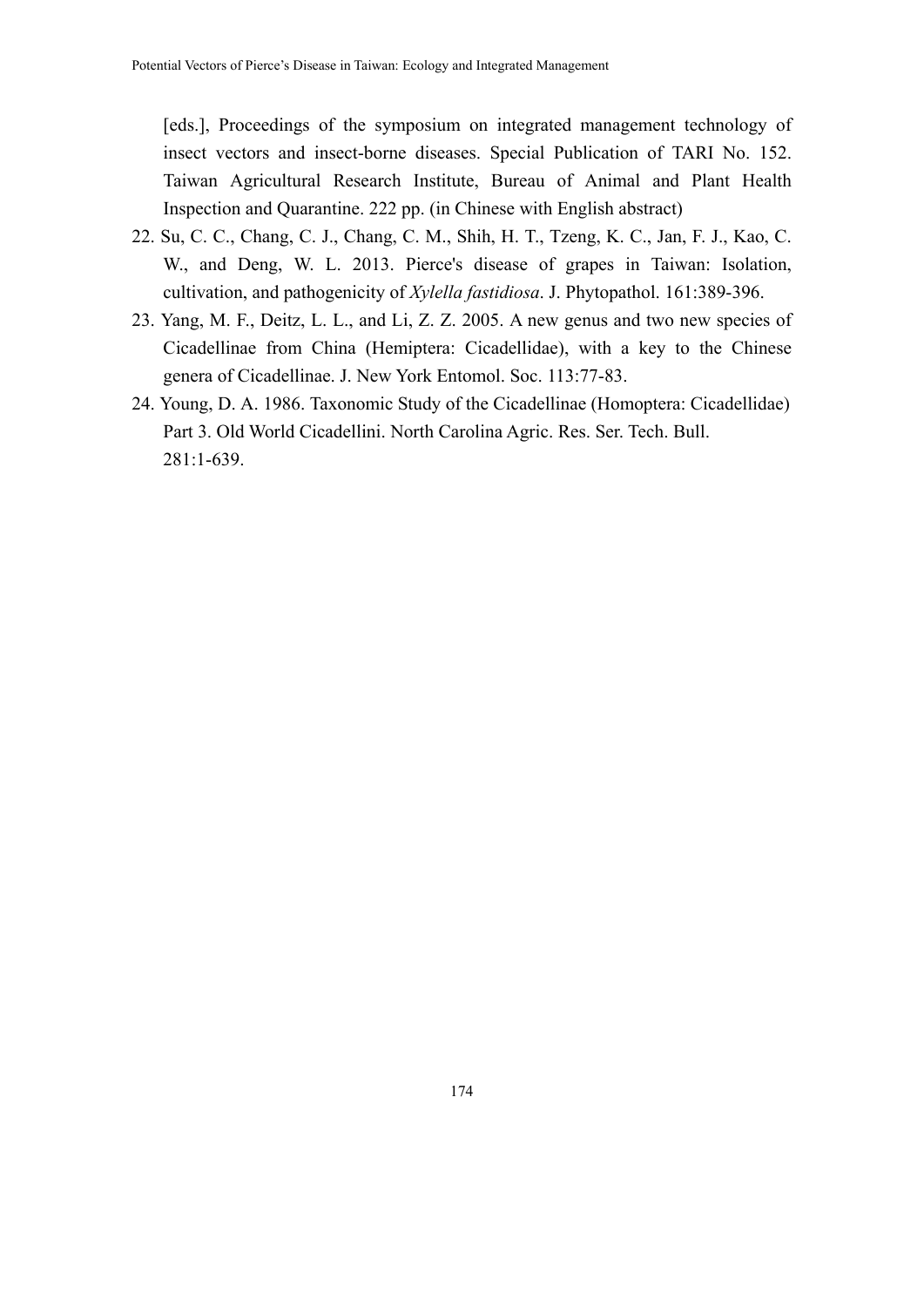|      | Bai-mao-tai area of Hsinshe District in Taichung City |                        |                                                                    |                      |                                                                                                                 |                              |                       |                  |                          |                   |                   |                             |                   |
|------|-------------------------------------------------------|------------------------|--------------------------------------------------------------------|----------------------|-----------------------------------------------------------------------------------------------------------------|------------------------------|-----------------------|------------------|--------------------------|-------------------|-------------------|-----------------------------|-------------------|
|      |                                                       |                        | $\sim$                                                             | 3                    | 4                                                                                                               | 5                            | $\bullet$             | $\overline{ }$   | $^{\circ}$               | Ó                 | $\supseteq$       | $\Box$                      | $\overline{2}$    |
| 2009 | he period of                                          |                        |                                                                    |                      |                                                                                                                 |                              |                       |                  |                          |                   |                   |                             |                   |
|      | peak                                                  |                        | ☀                                                                  | ☀                    |                                                                                                                 |                              |                       | $\circ$          | $\circ$                  |                   |                   |                             | $\Box$<br>$\Box$  |
|      | occurrence                                            |                        |                                                                    |                      |                                                                                                                 |                              |                       |                  |                          |                   |                   |                             |                   |
|      | (every ten days)                                      |                        |                                                                    |                      |                                                                                                                 |                              |                       |                  |                          |                   |                   |                             |                   |
|      | Monthly                                               |                        |                                                                    |                      |                                                                                                                 |                              |                       |                  |                          |                   |                   |                             |                   |
|      | average                                               | $12.16\degree\text{C}$ | 3.59 °C<br>$\overline{18}$                                         | 17.71 <sup>°</sup> C | <b>2.6661</b>                                                                                                   | $23.25$ °C                   | 25.48 °C 26.14 °C     |                  | 26.32 °C                 | 25.62 °C          | 23.75°C           | $19.82\ ^{\circ}\mathrm{C}$ | $15.23$ °C        |
|      | temperature                                           |                        |                                                                    |                      |                                                                                                                 |                              |                       |                  |                          |                   |                   |                             |                   |
|      | Monthly total<br>rainfall                             | $0 \text{ mm}$         | $5 \text{ mm}$                                                     | 189.7 mm             | 385.6 mm                                                                                                        | $22 \text{ mm}$              | 93.8 mm               | $111 \text{ mm}$ | 996.5 mm                 | $27.5 \text{ mm}$ | $13.5 \text{ mm}$ | 23.5 mm                     | $22.5 \text{ mm}$ |
| 2010 | The period of                                         |                        |                                                                    |                      |                                                                                                                 |                              |                       |                  |                          |                   |                   |                             |                   |
|      | peak                                                  |                        | ×<br>×                                                             |                      |                                                                                                                 |                              |                       |                  | $\circ$                  |                   |                   |                             | $\Box$            |
|      | occurrence                                            |                        |                                                                    |                      |                                                                                                                 |                              |                       |                  |                          |                   |                   |                             |                   |
|      | (every ten days)                                      |                        |                                                                    |                      |                                                                                                                 |                              |                       |                  |                          |                   |                   |                             |                   |
|      | Monthly                                               |                        |                                                                    |                      |                                                                                                                 |                              |                       |                  |                          |                   |                   |                             |                   |
|      | average                                               | 14.95 °C               | 0.86°                                                              | $19.34\degree$ C     | $20.73$ °C                                                                                                      | 24.68 °C                     | $25.22$ °C $26.84$ °C |                  | $26.28\degree\text{C}$   | 25.68 °C 23.43 °C |                   | 18.66 °C 15.46 °C           |                   |
|      | temperature                                           |                        |                                                                    |                      |                                                                                                                 |                              |                       |                  |                          |                   |                   |                             |                   |
|      | Monthly total<br>rainfall                             | 47.9 mm                | 155.8 mm                                                           | $32.5$ mm            | 171.5 mm                                                                                                        | $26 \text{ mm}$              | 795 mm                |                  | 392 mm 376.5 mm 228.8 mm |                   | $6.5 \text{ mm}$  | $22.9$ mm $37.3$ mm         |                   |
| 2011 | The period of                                         |                        |                                                                    |                      |                                                                                                                 |                              |                       |                  |                          |                   |                   |                             |                   |
|      | peak                                                  | ☀<br>☀<br>☀            |                                                                    |                      | $\circ$                                                                                                         |                              |                       |                  |                          |                   |                   |                             | $\Box$            |
|      | occurrence                                            |                        |                                                                    |                      |                                                                                                                 |                              |                       |                  |                          |                   |                   |                             |                   |
|      | (every ten days)                                      |                        |                                                                    |                      |                                                                                                                 |                              |                       |                  |                          |                   |                   |                             |                   |
|      | Monthly                                               |                        |                                                                    |                      |                                                                                                                 |                              |                       |                  |                          |                   |                   |                             |                   |
|      | average                                               |                        | 15.04 °C                                                           | $15.54^{\circ}$ C    | 20.71 °C                                                                                                        | 23.98 °C                     | 27 °C                 | 26.56 °C         | 27.01 °C                 | ı                 | $\blacksquare$    | ı                           | ı                 |
|      | temperature                                           |                        |                                                                    |                      |                                                                                                                 |                              |                       |                  |                          |                   |                   |                             |                   |
|      | Monthly total<br>rainfall                             |                        | $5 \text{ mm}$<br>33.                                              | $52.5 \text{ mm}$    | $2.5 \text{ mm}$                                                                                                | 157.5 mm   185 mm   354.2 mm |                       |                  | 250 mm                   | ı                 | ı                 | ı                           | ı                 |
|      | Remarks: ※ represents the first peak                  |                        | o represents the third peak of the population occurred every year. |                      | of the population occurred every year; $\Box$ represents the second peak of the population occurred every year; |                              |                       |                  |                          |                   |                   |                             |                   |